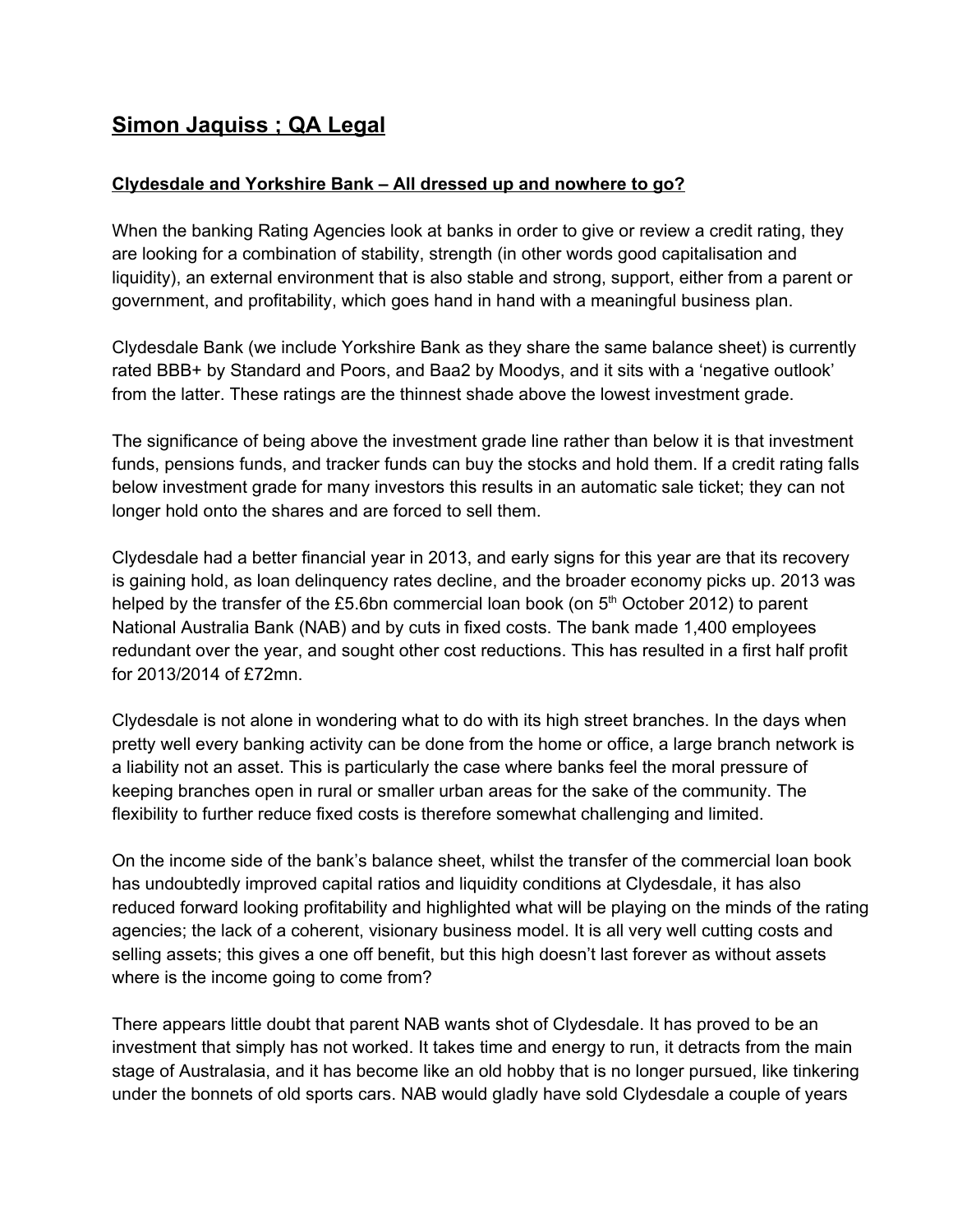back, were it not for the poor economic conditions meaning a complete lack of suitors. It hopes now, with improving conditions to obtain a decent price, enough to appease the shareholders in the home country.

Buying a bank is not however on most investor's agenda at present. With regulatory requirements demanding more stringent rules and strength, making a decent return on capital is going to be a huge challenge for many years to come.

Would be buyers of Clydesdale should have a nagging doubt when they kick the tyres of the bank; not for problems as obvious as two different cars welded together, but more than a sniff of an engine not idling properly. The lack of future revenue is a worrisome component, leaving aside Clydesdale's proclivity for changing customer's contractual borrowing margins (up of course, not down) which surely cannot go on forever, the lack of a corporate loan proposition sits unhappily on the business plan. Add to this the question of the support provided by NAB which is itself a very vexed issue. Clydesdale has benefited from parental capital injections, and from its willingness to lend to it but once Clydesdale has been sold, and the support ceases, the Rating Agencies look set to pounce, and further downgrades would be likely. NAB knows this, would be buyers know it.

So, how to price Clydesdale and what price would NAB accept? Investors must always be wary of hidden costs or flaws, akin to buying a car on the basis that no one has ever smoked in it, only to find subsequently that all of the ashtrays need emptying. The bank has provided £386mn for PPI charges, with £234mn already paid out, so no regulatory worries there. It has also been fined and cleared away the erroneous calculation methodology on some of its retail mortgages. It has also provided £49mn for possible redress costs for mis-sale of interest rate hedging products under the Financial Conduct Authority review. This, we assume also includes potential redress for the very worst form of Tailored Business Loans; those containing embedded structured collars, but it does not include fixed rate Tailored Business Loans.

Could fixed rate Tailored Business Loans be Clydesdale's elephant in the cupboard or the smoking gun in the glove box?

Clydesdale is confident that its fixed rate loan book will not be part of any FCA inspired review, and they are probably right. The FCA has wriggled around and concluded that they should not be. But the problem seems unlikely to go away and at some stage a litigious process will likely question the validity of the costs applied under these loans. The bank applies costs when a borrower either prepays, or the bank itself cancels the loan. These costs it says arise from the cancellation or change to hedging and funding arrangements that it entered with third parties. These costs, which the bank calls 'break costs' have either already been paid by borrowers who have prepaid their loans, or where the bank has called in the loan, or it hangs over the existing borrower making it impossible for them to refinance with a different bank.